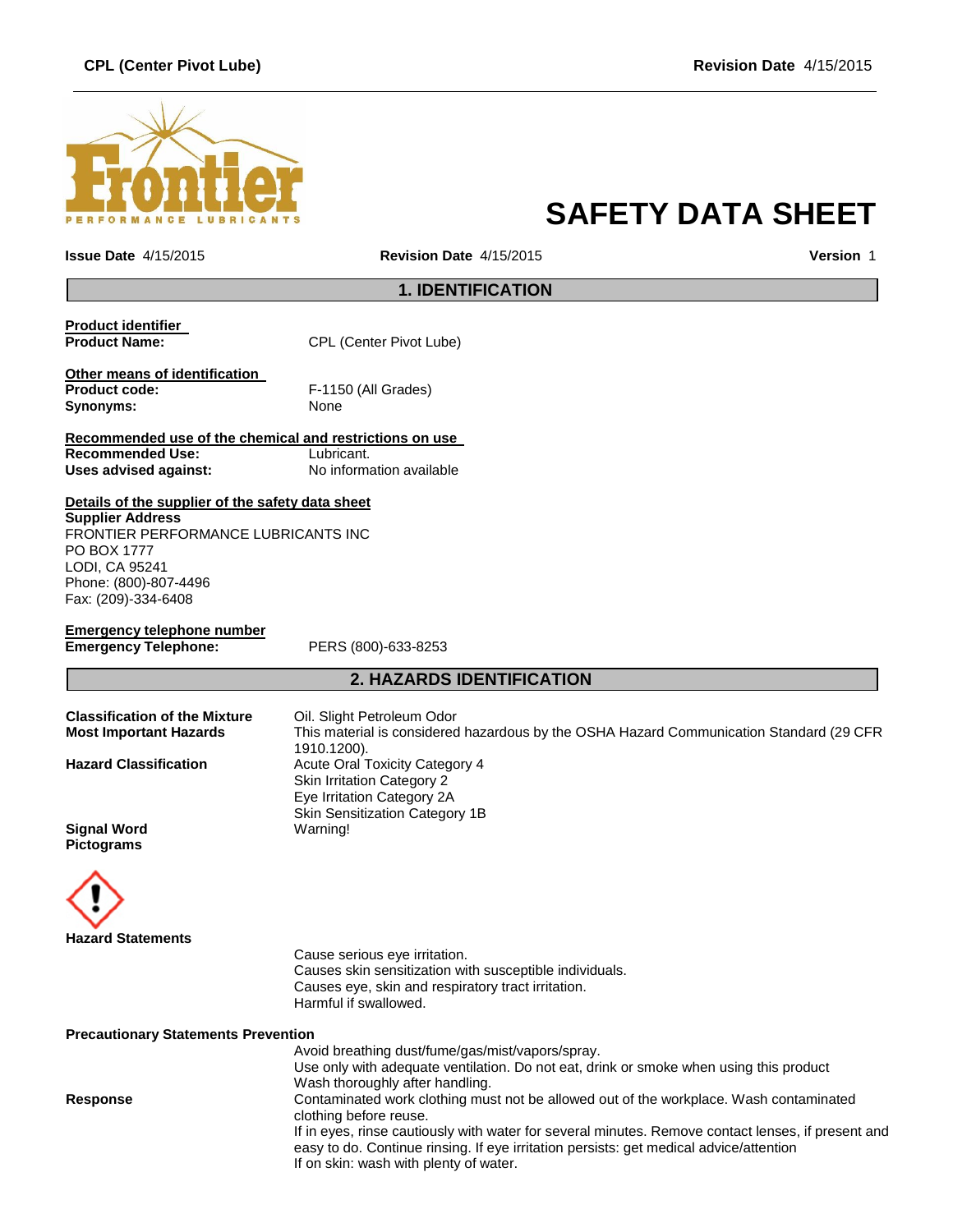|                                   | <b>3. COMPOSITION/INFORMATION ON INGREDIENTS</b>                                                                                                            |
|-----------------------------------|-------------------------------------------------------------------------------------------------------------------------------------------------------------|
| <b>NTP</b>                        | No component of this product present at levels greater than or equal to 0.1% is identified as<br>probable, possible, or confirmed human carcinogen by NTP.  |
|                                   | probable, possible, or confirmed human carcinogen by OSHA.                                                                                                  |
| <b>OSHA</b>                       | probable, possible, or confirmed human carcinogen by IARC.<br>No component of this product present at levels greater than or equal to 0.1% is identified as |
| IARC                              | No component of this product present at levels greater than or equal to 0.1% is identified as                                                               |
| <b>Carcinogenicity:</b>           |                                                                                                                                                             |
| <b>Storage</b><br><b>Disposal</b> | Keep container tightly closed. Store in a well-ventilated place.<br>Dispose of contents/containers in accordance with local and national regulations.       |
|                                   | If swallowed, call a poison center/doctor if you feel unwell                                                                                                |

| Ingredient                                             | WT $\%$ | CAS#       |
|--------------------------------------------------------|---------|------------|
| Distillates (petroleum), hydrotreated heavy paraffinic | 40-70   | 64742-54-7 |
| Severely Solvent Refined Heavy Naphthenic Distillate   | 10-25   | 64741-96-4 |

To the knowledge of the supplier, there are no other ingredients in this product that are classified as hazardous.

## **Eyes** Flush eyes with running water for at least 15 minutes. If redness, burning, blurred vision or irritation persists, transport to nearest medical facility for additional treatment. **Skin** Flush skin with water, wash with soap and water. If irritation occurs, get medical attention. Remove contaminated clothing. Do not reuse clothing until cleaned. If material is injected under the skin, transport to the nearest medical facility for additional treatment. If redness, swelling, pain and/or blisters occur, transport to the nearest medical facility for additional treatment. **Ingestion Do NOT** induce vomiting and obtain medical attention. Have victim rinse mouth out with water. If vomiting occurs spontaneously, keep head below hips to prevent aspiration. **Inhalation** Remove victim to fresh air and keep at rest in a position comfortable for breathing. If the victim has difficulty breathing or tightness of the chest, is dizzy, vomiting or unresponsive, give oxygen with rescue breathing or CPR as required and transport to the nearest medical facility. **4. FIRST AID MEASURES**

## **5. FIRE-FIGHTING MEASURES**

## **Flammable Properties**

| Base Oil Flash point: >200°C (ASTM D92) Flammable limits in air: N/A |                                                                                                                                    | Auto ignition temperature:                                                                                                                                                                                                                                                                        | N/A |
|----------------------------------------------------------------------|------------------------------------------------------------------------------------------------------------------------------------|---------------------------------------------------------------------------------------------------------------------------------------------------------------------------------------------------------------------------------------------------------------------------------------------------|-----|
| <b>Extinguishing media</b><br>Special firefighting measure           | CO <sub>2</sub> , dry powder, foam, Alcohol-resistant foam, water mist<br>with full face piece operated in positive pressure mode. | Procedures for an oil fire should be utilized. Use self-contained breathing apparatus. Use foam or<br>dry chemical to extinguish fire. Water may be used only to keep surrounding containers cool.<br>Firefighters should wear proper protective equipment and self-contained breathing apparatus |     |

# **6. ACCIDENTAL RELEASE MEASURES**

**Personal Precautions/Procedures:** Use PPE and ensure adequate ventilation.

**Environmental Precautions:** Should not be released into the environment. Do not contaminate water. Do not flush to surface water or sanitary sewer system.

#### **Methods and Materials for Containment/Clean Up:**

Contain spillage, soak up with non-combustible absorbent material (e.g. sand, earth, diatomaceous earth, vermiculite) and transfer to a container for disposal according to local/national regulations (see section 13).

# **7. HANDLING AND STORAGE**

**Handling and Storage Precautions** Avoid heat, open flames, including pilot lights, and strong oxidizing agents. Use explosion-proof ventilation to prevent vapor accumulation. Ground all handling equipment to prevent sparking. Avoid contact with eyes, skin and clothing. Wash thoroughly after handling. Do not eat, drink or smoke when using this product. Have appropriate fire extinguishers and spill clean-up equipment in or near storage area.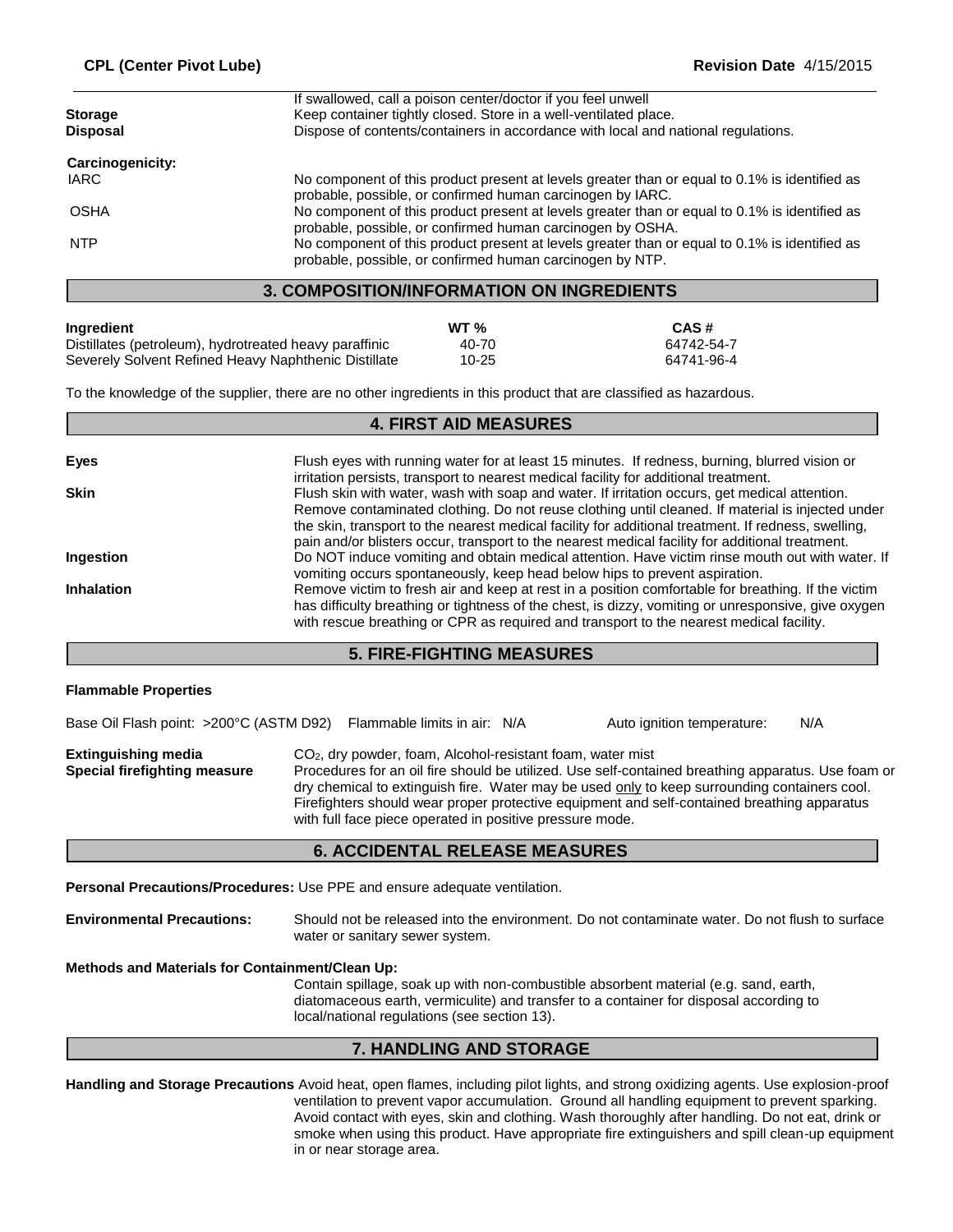| 8. EXPOSURE CONTROLS/PERSONAL PROTECTION                                                                                                                                                                                                                                                                                                                                                                                                                                                                                                                                                                                                                                                                                                                                                                                                                      |                                                |                                                                                                                                                                                                                                                                                                                                                                                                                                                                                                    |                                   |                                                                                                            |                                          |
|---------------------------------------------------------------------------------------------------------------------------------------------------------------------------------------------------------------------------------------------------------------------------------------------------------------------------------------------------------------------------------------------------------------------------------------------------------------------------------------------------------------------------------------------------------------------------------------------------------------------------------------------------------------------------------------------------------------------------------------------------------------------------------------------------------------------------------------------------------------|------------------------------------------------|----------------------------------------------------------------------------------------------------------------------------------------------------------------------------------------------------------------------------------------------------------------------------------------------------------------------------------------------------------------------------------------------------------------------------------------------------------------------------------------------------|-----------------------------------|------------------------------------------------------------------------------------------------------------|------------------------------------------|
| <b>Engineering Controls</b><br><b>Respiratory Protection</b>                                                                                                                                                                                                                                                                                                                                                                                                                                                                                                                                                                                                                                                                                                                                                                                                  |                                                | Use adequate ventilation to keep vapors and mists of this material below applicable standards.<br>Recommended work place control parameters - based on mineral oil ACGIH TWA 5 mg/m <sup>3</sup> .<br>If engineering controls do not maintain airborne concentrations to a level which is adequate to<br>protect worker health, an approved respirator must be worn. Respirator selection, use and<br>maintenance should be in accordance with the requirements of the OSHA Respiratory Protection |                                   |                                                                                                            |                                          |
| <b>Skin Protection</b><br><b>Eye Protection</b>                                                                                                                                                                                                                                                                                                                                                                                                                                                                                                                                                                                                                                                                                                                                                                                                               |                                                | Standard, 29 CFR 1910.134.<br>Use protective clothing that is chemically resistant to this product. Acceptable materials for<br>gloves and aprons are: neoprene, nitrile rubber or viton.                                                                                                                                                                                                                                                                                                          |                                   |                                                                                                            |                                          |
| Use safety glasses or goggles. Have suitable eye wash water available.<br>9. PHYSICAL AND CHEMICAL PROPERTIES                                                                                                                                                                                                                                                                                                                                                                                                                                                                                                                                                                                                                                                                                                                                                 |                                                |                                                                                                                                                                                                                                                                                                                                                                                                                                                                                                    |                                   |                                                                                                            |                                          |
| Color:<br>Appearance:<br>Odor:<br><b>Boiling Point:</b>                                                                                                                                                                                                                                                                                                                                                                                                                                                                                                                                                                                                                                                                                                                                                                                                       | <b>Blue</b><br>Liquid<br>Characteristic<br>N/A | Vapor Pressure:<br>% Volatile by Volume:<br>Vapor Density (air = 1):<br><b>Reactivity in Water:</b>                                                                                                                                                                                                                                                                                                                                                                                                | N/A<br>N/A<br>N/A<br>Non-reactive | <b>Solubility in Water:</b><br><b>Evaporation Rate</b><br>(Butyl Acetate = 1):<br><b>Specific Gravity:</b> | Insoluble<br>N/A<br>$<$ 1<br>$0.8 - 0.9$ |
|                                                                                                                                                                                                                                                                                                                                                                                                                                                                                                                                                                                                                                                                                                                                                                                                                                                               |                                                | <b>10. STABILITY AND REACTIVITY</b>                                                                                                                                                                                                                                                                                                                                                                                                                                                                |                                   |                                                                                                            |                                          |
| <b>Stability</b><br><b>Conditions to avoid</b><br>Incompatibility<br><b>Decomposition Products</b><br><b>Hazardous Polymerization</b>                                                                                                                                                                                                                                                                                                                                                                                                                                                                                                                                                                                                                                                                                                                         |                                                | Stable<br>Sources of ignition.<br>Strong oxidizing or reducing agents.<br>Oxides of Carbon and Hydrogen.<br>Will not occur.                                                                                                                                                                                                                                                                                                                                                                        |                                   |                                                                                                            |                                          |
|                                                                                                                                                                                                                                                                                                                                                                                                                                                                                                                                                                                                                                                                                                                                                                                                                                                               |                                                | <b>11. TOXICOLOGICAL INFORMATION</b>                                                                                                                                                                                                                                                                                                                                                                                                                                                               |                                   |                                                                                                            |                                          |
| <b>Likely Routes of Exposure</b>                                                                                                                                                                                                                                                                                                                                                                                                                                                                                                                                                                                                                                                                                                                                                                                                                              |                                                | Inhalation, skin, eyes and ingestion.                                                                                                                                                                                                                                                                                                                                                                                                                                                              |                                   |                                                                                                            |                                          |
| <b>Potential Health Effects</b><br><b>Eye Effects</b><br>Can cause irritation, redness, burns, and tissue destruction.<br><b>Skin Effects</b><br>Can cause inflammation, and significant irritation.<br><b>Oral Effects</b><br>Gastrointestinal tract irritation, nausea, and vomiting if swallowed.<br>May cause respiratory tract irritation.<br><b>Inhalation Effects</b><br><b>Chronic Health Effects</b><br>No data available to indicate product or components present in mixture are chronic health<br>hazards.<br><b>Mutagenicity</b><br>Negative<br><b>Reproductive Effects</b><br>Not Determined<br><b>Teratogenicity</b><br>Not Determined<br><b>Sensitization</b><br>See Section 2<br><b>Toxicological Data</b><br>ATE oral is $> 2,000$ mg/kg<br>ATE dermal is $> 4,000$ mg/kg<br>ATE inhalation (mist/aerosol) is estimated at 2.17 mg/L/4 hour |                                                |                                                                                                                                                                                                                                                                                                                                                                                                                                                                                                    |                                   |                                                                                                            |                                          |

# **12. ECOLOGICAL INFORMATION**

Not classified due to inadequate data available on this mixture. Highly recommend avoidance of release to environment.

# **13. DISPOSAL CONSIDERATIONS**

Avoid release to the environment. Dispose in a safe manner in accordance with national, state and local regulations. Not a RCRA hazardous waste if uncontaminated. If "used" RCRA criteria must be determined. Dispose of container by recycling or if permitted incineration.

# **14. TRANSPORT INFORMATION**

**Shipping Class** 65 **Dot Identification Number** N/A<br> **Dot Shipping Label** Not **Dot Shipping Label Mot regulated by DOT.<br>
<b>TDG Classification** Not controlled under TI

**Proper Shipping Name** PETROLEUM OIL; NOT REGULATED AS A HAZARDOUS MATERIAL FOR TRANSPORTATION UNDER 49 CFR. Not controlled under TDG (Canada).